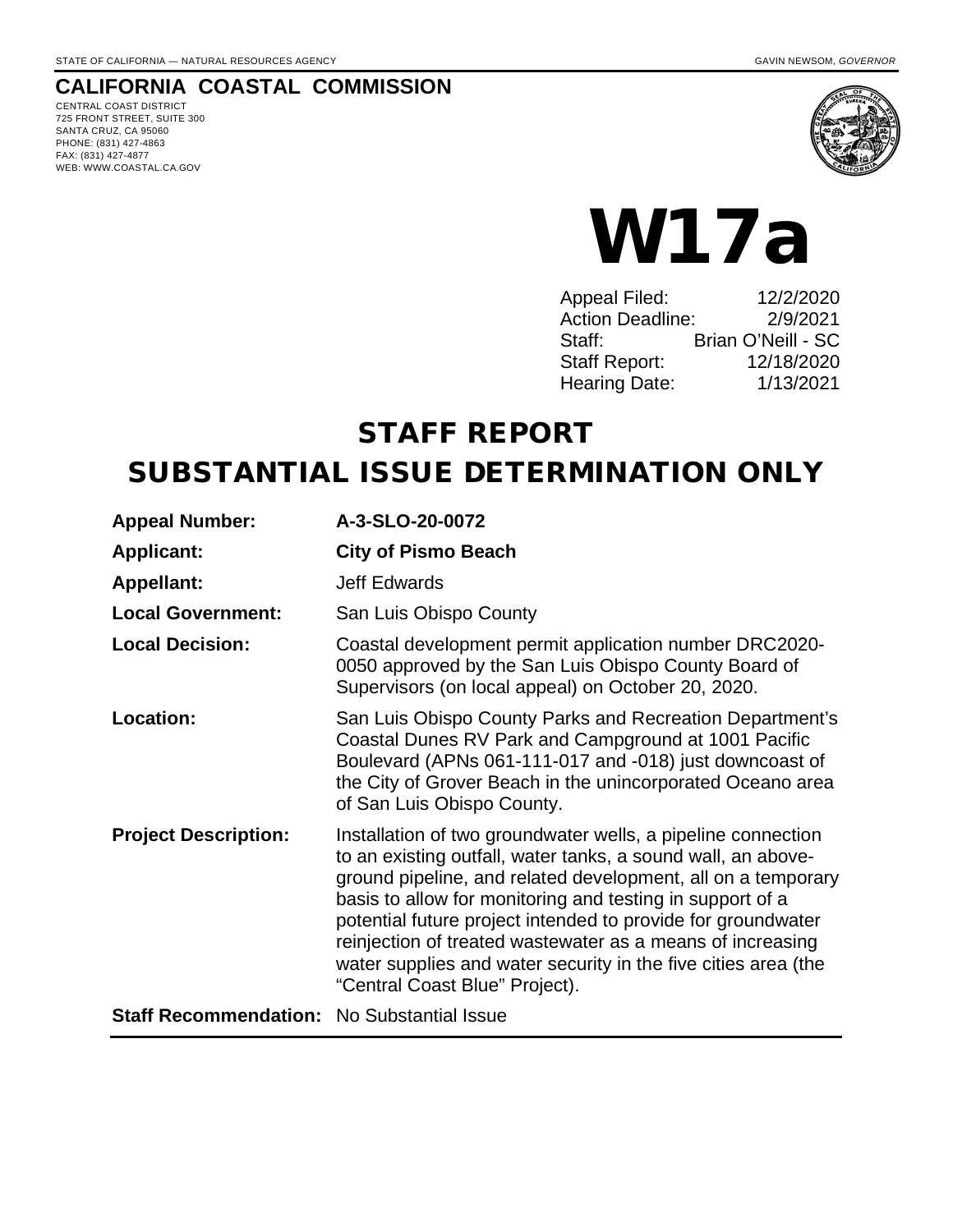# IMPORTANT HEARING PROCEDURAL NOTE

This hearing is only on the question of whether or not the County's coastal development permit (CDP) decision raises a substantial issue with respect to conformance with San Luis Obispo County's Local Coastal Program (LCP), and testimony will be taken only on the question of whether the appeal raises a substantial issue. Generally, and at the discretion of the Commission's Chair, testimony is limited to three minutes total per side. Please plan your testimony accordingly. Only the Applicant, persons who opposed the application before the local government (or their representatives), and the local government are qualified to testify. Others may submit comments in writing. If the Commission determines that the appeal does raise a substantial issue, the de novo phase of the hearing will occur at a future Commission meeting, during which the Commission will take public testimony from all interested parties.

## SUMMARY OF STAFF RECOMMENDATION

San Luis Obispo County approved the construction of two groundwater test wells and related development at the County-operated Coastal Dunes RV Park and Campground located at 1001 Pacific Boulevard just downcoast of the City of Grover Beach in the community of Oceano, just inland of Highway 1 and the Oceano Dunes State Vehicular Recreation Area. In total, the test wells would produce approximately 17.5 acre-feet of groundwater over an approximately one-month period, which will be monitored, tested, and then discharged to temporary storage tanks for release via an existing ocean outfall. The tests are designed to inform the feasibility of the Central Coast Blue ("CCB") project, a proposed multi-agency project being led by the City of Pismo Beach that is intended to use treated effluent from existing wastewater treatment plants for injection into the groundwater basin to help augment natural groundwater supplies and increase water supply security in the five cities area. Importantly, however, the project appealed here is *only* related to the temporary authorization of the two test wells for monitoring and testing purposes. The County approval does not authorize the use of these wells for any future CCB project. That future CCB project would require its own separate CDP that would be subject to its own appeal process in the future.

The Appellant contends that the County's approval of the project is inconsistent with San Luis Obispo County LCP policies related to allowed uses, noise, groundwater protection, and public access. After reviewing the local record, Commission staff recommends that the Commission find that the County's CDP approval does not raise a substantial issue with respect to the project's conformance with the County LCP.

Specifically, in terms of allowed uses, the temporary test wells do not fit neatly within any of the LCP's defined land uses, and the County reasonably determined that the proposed project has similar types of impacts and developmental scope as those associated with the "Water Wells and Impoundments" use, which is an allowed use within the project area. Turning to noise, the County found that the construction of a sound wall would ensure that the two weeks of construction-related noise would not exceed the LCP noise thresholds. With regards to groundwater basin protections, the project is limited to a one-time test well extraction of 17.5 acre-feet from the Santa Maria Groundwater Basin, which is well within the City of Pismo Beach's adjudicated water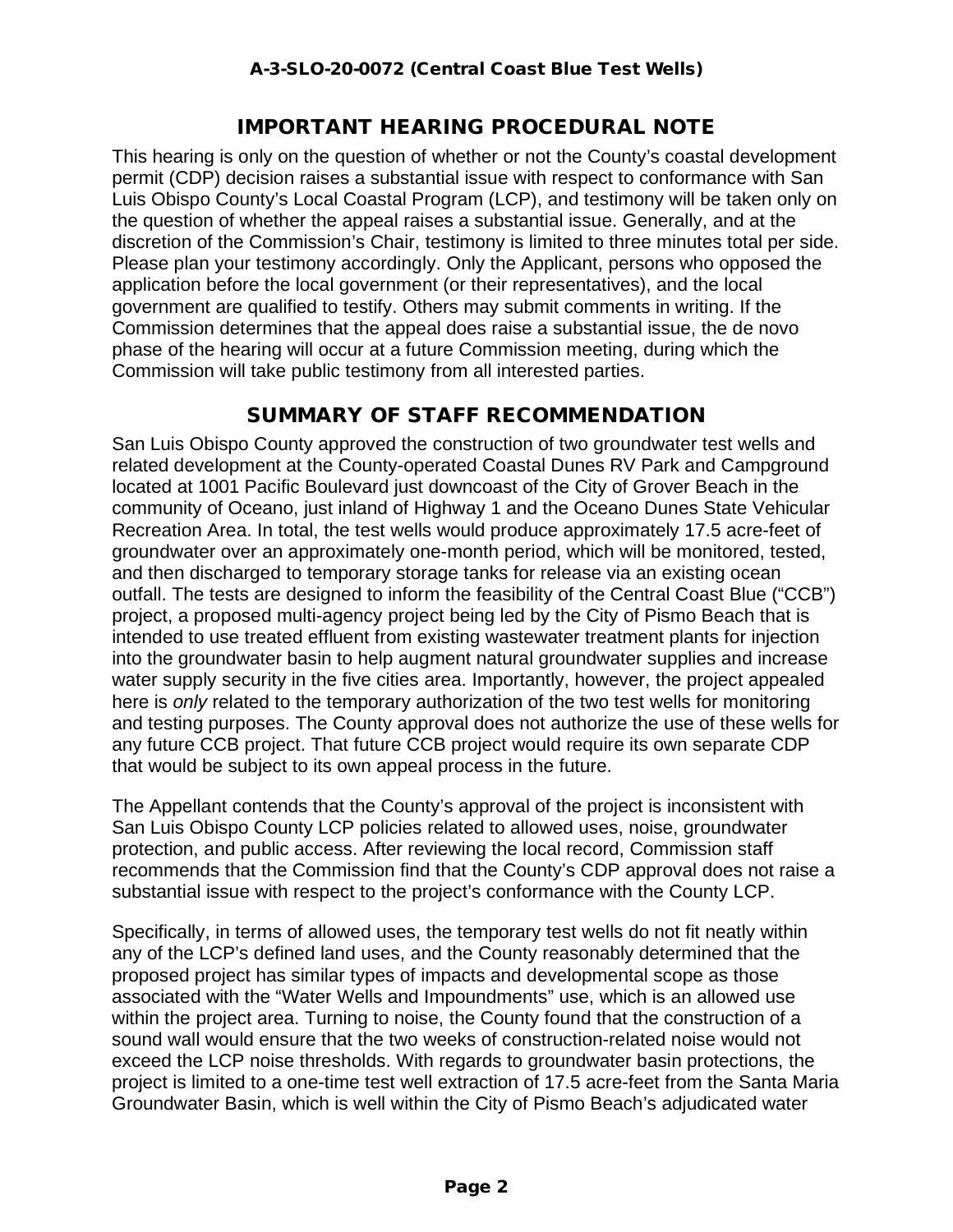allotment and a relatively small amount compared to the annual extraction level. Recent evidence suggests that current extraction levels are significantly below the water recharge rate and thus the one-time test well extractions are not expected to exceed safe yield or compromise the long-term integrity of the basin. It will also not impact the Oceano community's water supply, as Oceano currently derives its water supply from Lopez Lake and the State Water Project, not groundwater. Finally, in terms of public access, construction would impact 37 of the 192 campsites at the County Park for a period of approximately two months, but the project would have no permanent impacts. Construction would also take place during the off-peak season, when occupancy at the Park is typically around thirty percent. Thus, the project would not appear to lead to even a temporary shortage of available sites.

As a result, staff recommends that the Commission determine that the appeal contentions do not raise a substantial LCP (and/or Coastal Act access policies) conformance issue, and that the Commission decline to take jurisdiction over the CDP application for this project. The single motion necessary to implement this recommendation is found on page 5 below.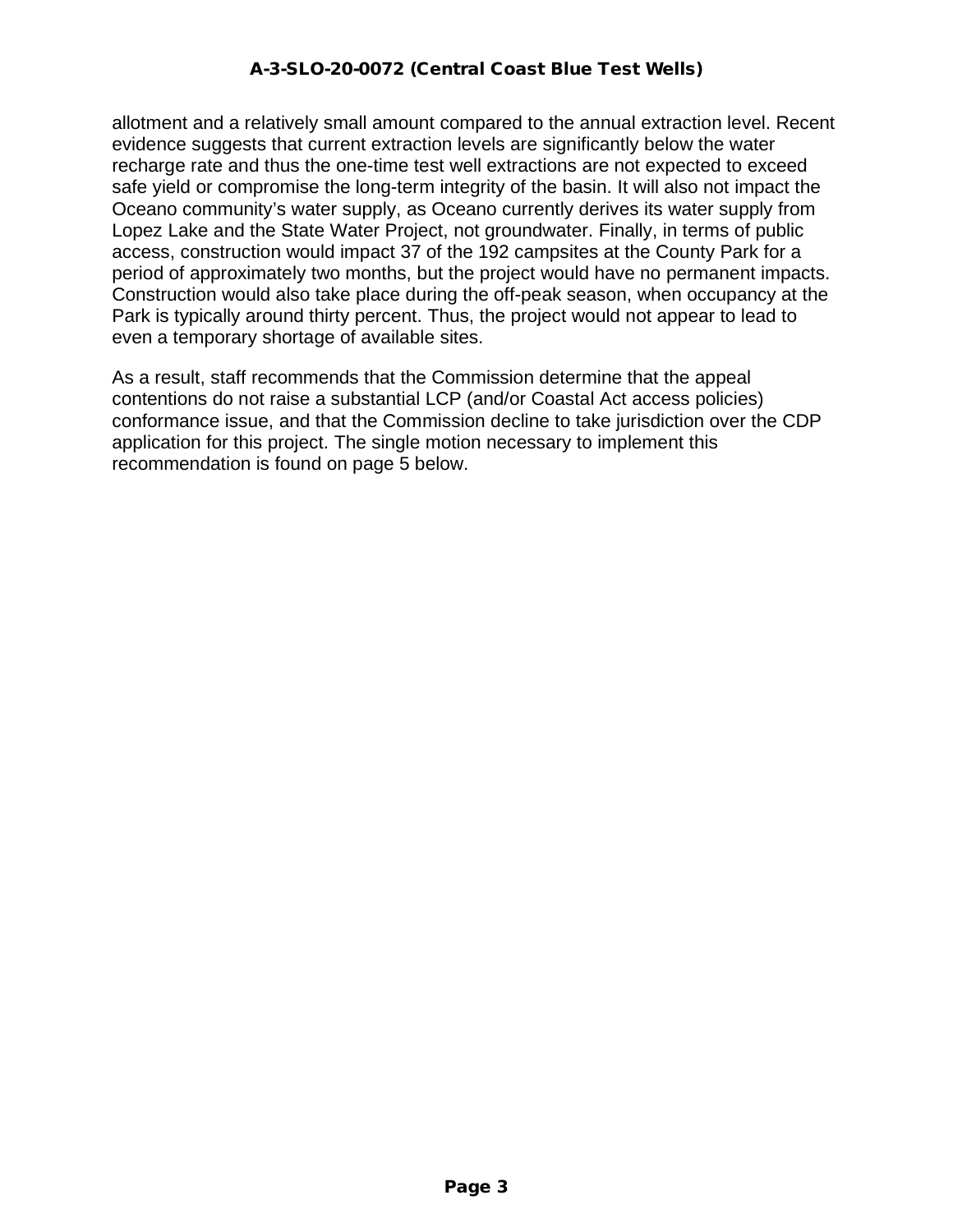# TABLE OF CONTENTS

| $\mathbf 1$ | 5 |
|-------------|---|
| $2_{-}$     |   |
|             |   |
|             |   |
|             |   |
|             |   |
|             |   |
|             |   |
|             |   |
|             |   |
|             |   |
|             |   |
|             |   |
|             |   |
|             |   |
|             |   |

#### **EXHIBITS**

- Exhibit 1 Project Site Map
- Exhibit 2 Project Site Images and Photographic Simulations
- Exhibit 3 County Final Local CDP Action Notice
- Exhibit 4 County Approved Project Plans
- Exhibit 5 Appeal of County CDP Decision
- Exhibit  $6 \text{LCP}$  Table "O"

#### **CORRESPONDENCE**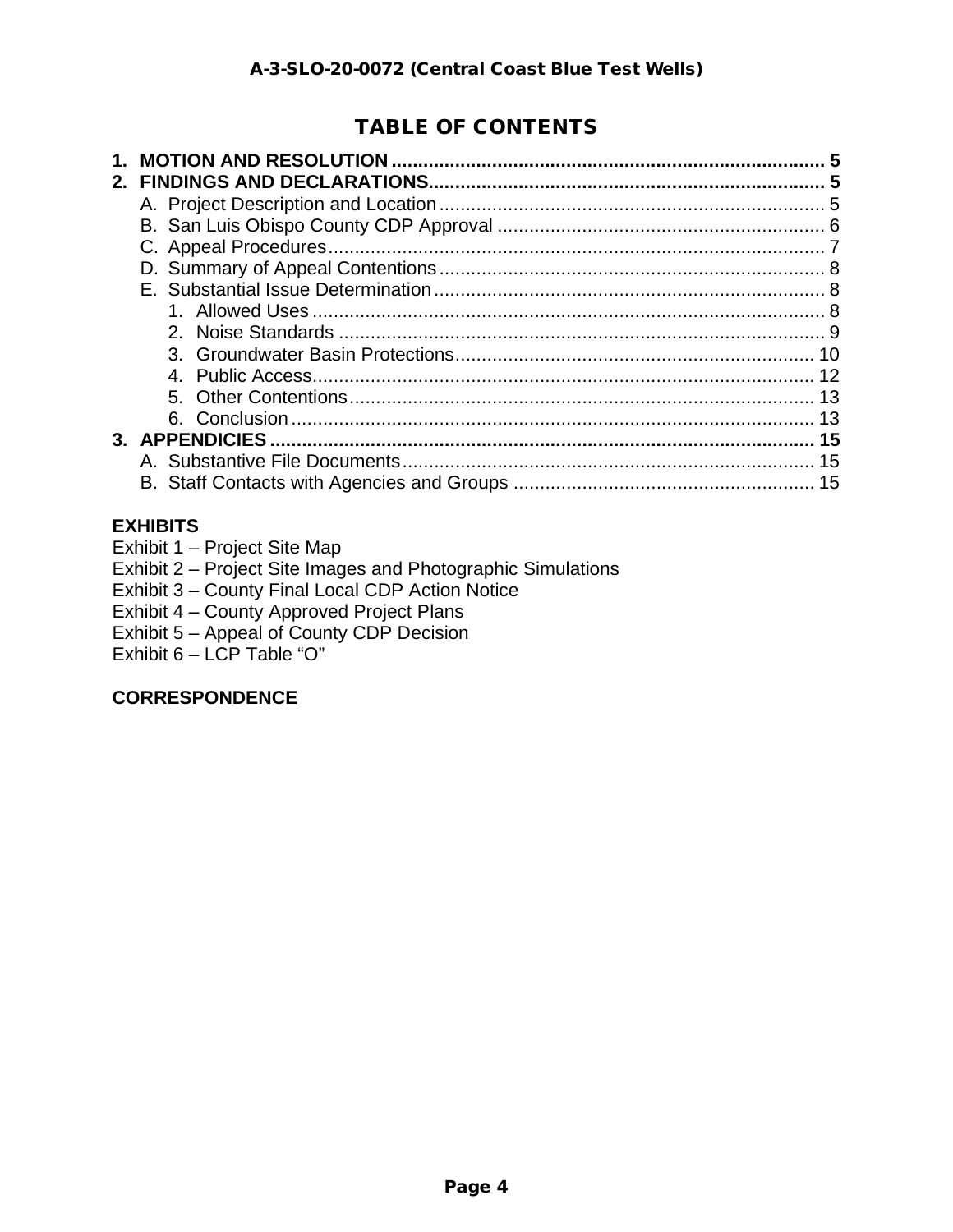# 1. MOTION AND RESOLUTION

Staff recommends that the Commission determine that no substantial issue exists with respect to the grounds on which the appeal was filed. A finding of no substantial issue would mean that the Commission would not take jurisdiction over the underlying CDP application for the proposed project and would not conduct further hearings on this matter, and that the local government CDP decision stands and is thus final and effective. To implement this recommendation, staff recommends a yes vote on the following motion which, if passed, will result in the recommended no substantial issue finding. If the motion fails, then the Commission will have instead found a substantial issue and will instead take jurisdiction over the subject CDP application for future hearing and action. The motion passes only by an affirmative vote of a majority of the Commissioners present.

*Motion: I move that the Commission determine that Appeal Number A-3-SLO-20-0072 raises no substantial issue with respect to the grounds on which the appeal has been filed under Section 30603, and I recommend a yes vote.*

*Resolution to Find No Substantial Issue. The Commission finds that Appeal Number A-3-SLO-20-0072 does not present a substantial issue with respect to the grounds on which the appeal has been filed under Section 30603 of the Coastal Act regarding consistency with the certified Local Coastal Program and/or the public access and recreation policies of the Coastal Act.*

# 2. FINDINGS AND DECLARATIONS

#### **A. Project Description and Location**

The County-approved project is located at the County-operated Coastal Dunes RV Park and Campground located at 1001 Pacific Boulevard just downcoast of the City of Grover Beach in the unincorporated community of Oceano in San Luis Obispo County. The project site is a long and narrow parcel that lies just inland of Highway 1 and the Oceano Dunes State Vehicular Recreation Area. Further inland from the park are a variety of existing uses including industrial warehouses, residences, and active agriculture. The parcel is designated "Recreation" and allows for a variety of public access and recreational uses. The RV park is largely paved with landscaped grass pullouts.

The County-approved project includes the construction, testing, and monitoring of two temporary groundwater test wells and a 35-foot long pipeline connection to an existing City of Pismo Beach ocean outfall. The test wells would result in approximately 100 square-feet of disturbance and would include aboveground components, such as piping, that would be approximately three feet in height (with a welded cap after testing is complete) that would result in disturbance of an approximately 300-square-foot area. The project also includes a number of temporary ancillary features, including four 10,000-gallon water tanks; two 24-foot-tall sound walls; a 35-foot-tall drilling rig; a tool house and generator; and an 1,800-foot long above-ground pipeline connecting the well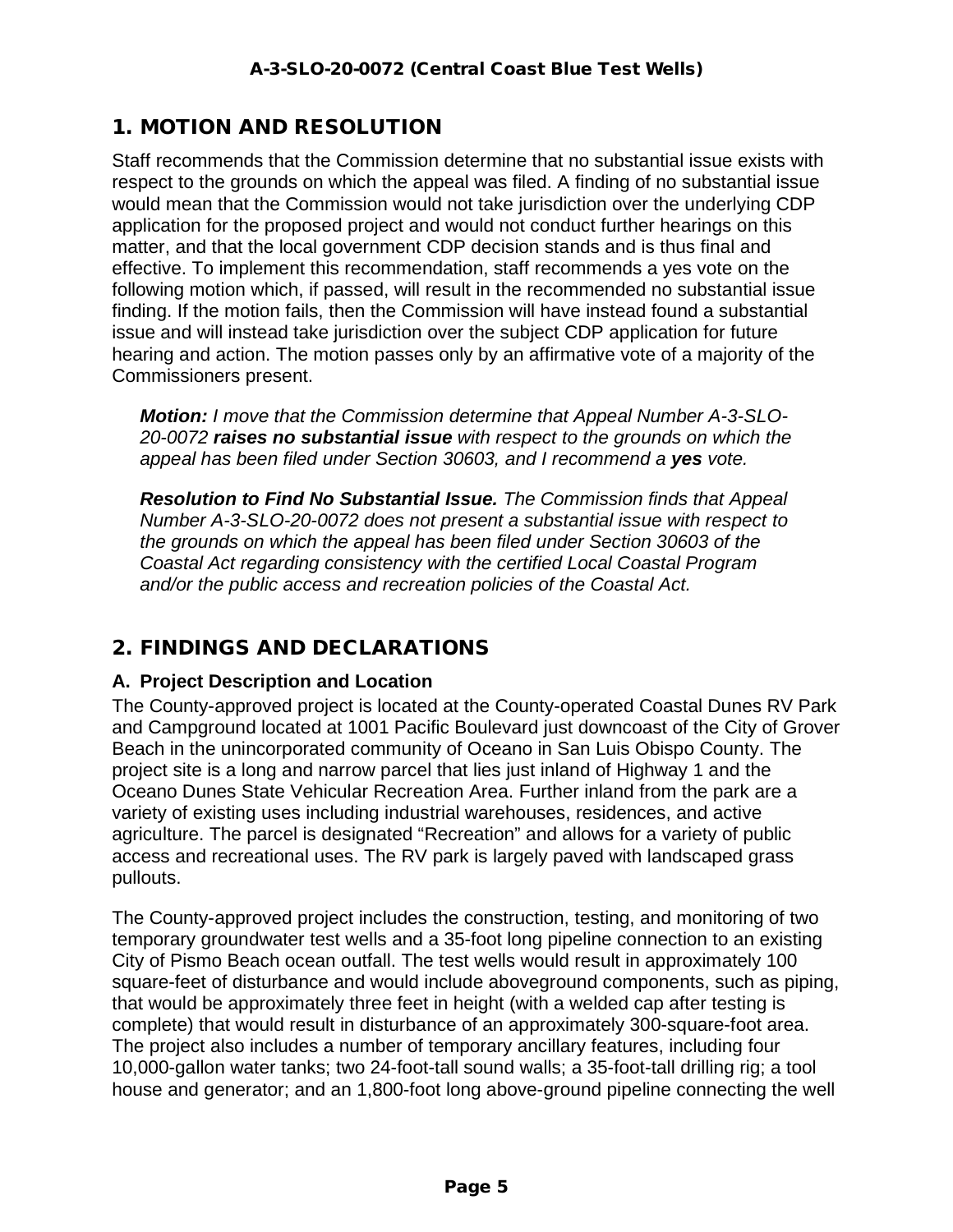locations to the outfall connection point. All of these ancillary project elements would be removed and the area restored following construction and completion of the monitoring and testing, which is expected to last approximately six months. The RV park is closed seasonally for much of the construction timeline. However, approximately 37 campsites would be temporarily impacted during the final two months of construction and initial testing. After testing is complete and ancillary equipment removed, there would be no permanent impacts and all of the sites would be reopened.

The two wells are proposed to conduct tests to inform the engineering feasibility and design of the Central Coast Blue ("CCB") project, a multi-agency collaboration being led by the City of Pismo Beach that is intended to use treated effluent from existing wastewater treatment plants for injection into the groundwater basin to help augment natural groundwater supplies and increase water supply security in the five cities area. In total, the tests would produce approximately 17.5 acre-feet of groundwater, which would be monitored and tested, and then discharged to temporary storage tanks for release via an existing ocean outfall. Importantly, the project appealed here is *only* related to the temporary authorization of the two test wells for monitoring and testing purposes, and does not authorize the use of these wells for any future CCB project. The future proposed CCB project would be required to obtain its own separate CDP (which would likely be in an area that is appealable to the Coastal Commission).

The two test wells are intended to allow the City of Pismo Beach and the other CCB partners to investigate the subsurface hydrogeologic conditions within the project area, and to generate information that may further define the physical and technological constraints associated with the larger CCB project. The County's permit only temporarily authorizes the two wells (and related development) for monitoring and testing purposes. The CDP does not authorize the use of these wells for the injection of treated wastewater or any other production-related function associated with the larger CCB project. Ultimately, and unless permanently approved by any other permits that might follow, the City of Pismo Beach would remove the wells and restore the project area to its prior condition.

See **Exhibit 1** for a location map, see **Exhibit 2** for photographs of the site and surrounding area, and see **Exhibit 4** for the approved project plans.

#### **B. San Luis Obispo County CDP Approval**

On September 4, 2020 the San Luis Obispo County Planning Department approved a CDP for the proposed test wells. The Planning Department approval was appealed by the current Appellant to the Board of Supervisors which, after deliberation, upheld the approval and denied the appeal on October 20, 2020, thus finalizing the Planning Department's original CDP decision. The County's Final Local CDP Action Notice (see **Exhibit 3**) was received in the Coastal Commission's Central Coast District Office on November 16, 2020, and the Coastal Commission's ten-working-day appeal period for this action began on November 17, 2020 and concluded at 5 p.m. on December 2, 2010. One valid appeal (discussed below) was received during the appeal period.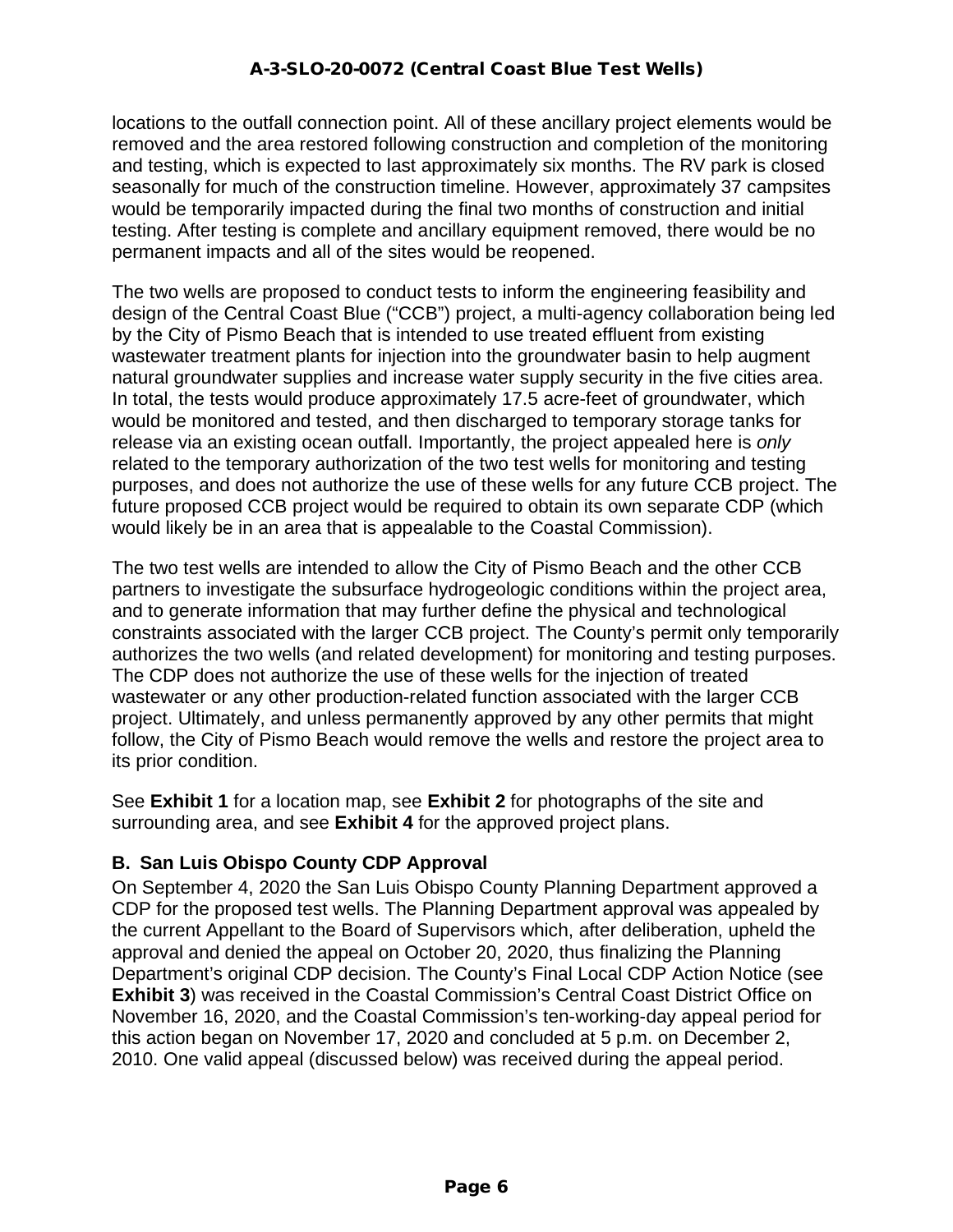## **C. Appeal Procedures**

Coastal Act Section 30603 provides for the appeal to the Coastal Commission of certain CDP decisions in jurisdictions with certified LCPs. The following categories of local CDP decisions are appealable: (a) approval of CDPs for development that is located (1) between the sea and the first public road paralleling the sea or within 300 feet of the inland extent of any beach or of the mean high tide line of the sea where there is no beach, whichever is the greater distance, (2) on tidelands, submerged lands, public trust lands, within 100 feet of any wetland, estuary, or stream, or within 300 feet of the top of the seaward face of any coastal bluff, and (3) in a sensitive coastal resource area; or (b) for counties, approval of CDPs for development that is not designated as the principal permitted use under the LCP. In addition, any local action (approval or denial) on a CDP for a major public works project (including a publicly financed recreational facility and/or a special district development) or an energy facility is appealable to the Commission. This project is appealable because it is not designated as the principal permitted use under the LCP and because it is a major public works project.

The grounds for appeal under Section 30603 are limited to allegations that the development does not conform to the certified LCP or to the public access policies of the Coastal Act. Section 30625(b)(2) of the Coastal Act requires the Commission to consider a CDP for an appealed project de novo unless a majority of the Commission finds that "no substantial issue" is raised by such allegations.<sup>[1](#page-6-0)</sup> Under Section 30604(b), if the Commission conducts the de novo portion of an appeal hearing (upon making a determination of "substantial issue") and finds that the proposed development is in conformity with the certified LCP, the Commission may issue a CDP. If a CDP is approved for a project that is located between the nearest public road and the sea or the shoreline of any body of water located within the coastal zone, Section 30604(c) also requires an additional specific finding that the development is in conformity with the public access and recreation policies of Chapter 3 of the Coastal Act. This project is not located between the nearest public road and the sea and thus this additional finding would not need to be made if the Commission were to approve the project following the de novo portion of the hearing.

The only persons qualified to testify before the Commission on the substantial issue question are the Applicant, persons opposed to the project who made their views known before the local government (or their representatives), and the local government.

<span id="page-6-0"></span> $<sup>1</sup>$  The term substantial issue is not defined in the Coastal Act. The Commission's regulations simply</sup> indicate that the Commission will hear an appeal unless it "finds that the appeal raises no significant question" (California Code of Regulations, Title 14, Section 13115(b)). Section 13115(c) of the Commission's regulations provides, along with past Commission practice, that the Commission may consider the following five factors when determining if a local action raises a significant issue: 1) the degree of factual and legal support for the local government's decision that the development is consistent or inconsistent with the certified LCP; 2) the extent and scope of the development as approved or denied by the local government; 3) the significance of the coastal resources affected by the decision; 4) the precedential value of the local government's decision for future interpretations of its LCP; and 5) whether the appeal raises only local issues, or those of regional or statewide significance. The Commission may, but need not, assign a particular weight to a factor, and may make a substantial issue determination for other reasons as well.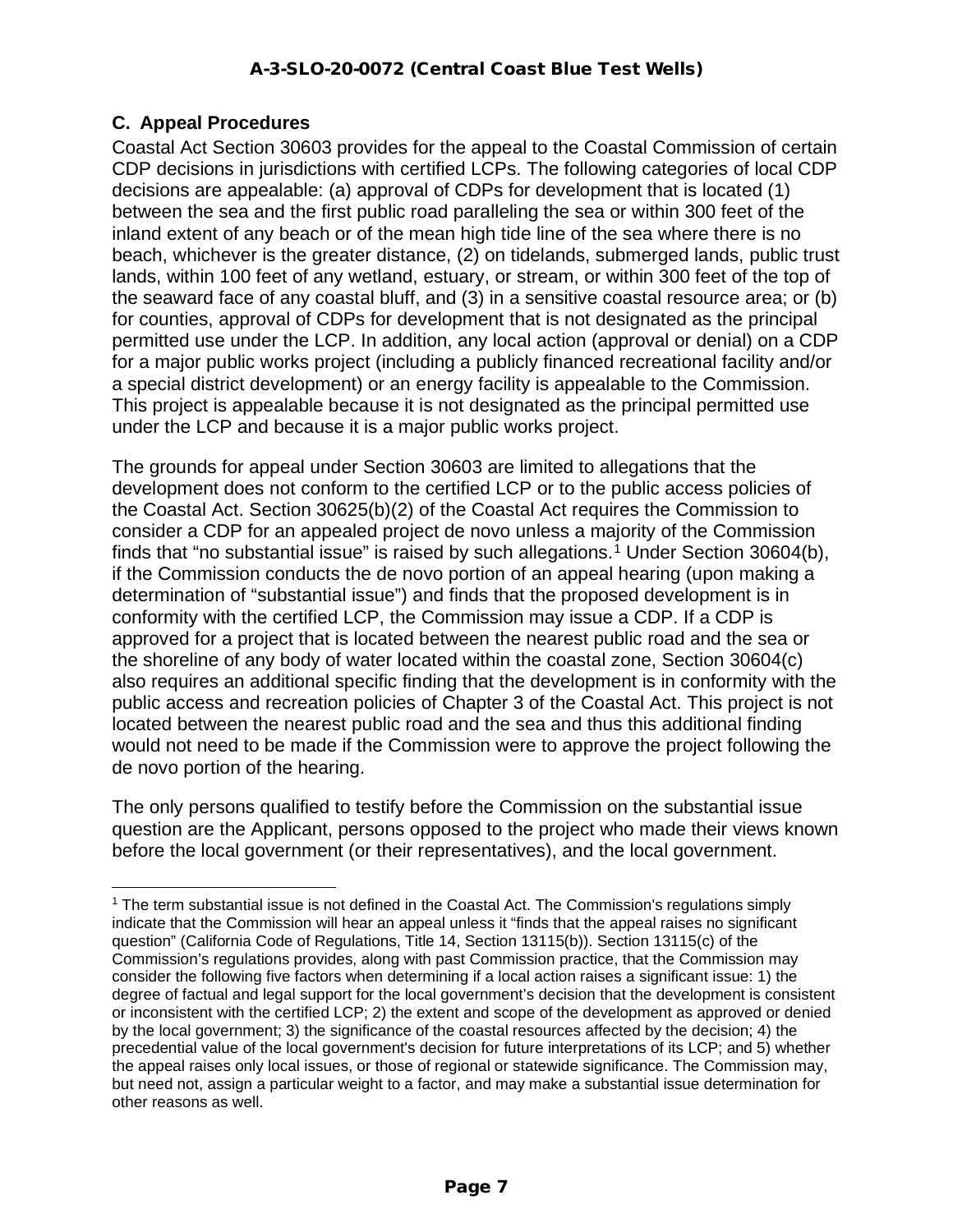Testimony from other persons regarding the substantial issue question must be submitted in writing. Any person may testify during the de novo CDP determination stage of an appeal (if applicable).

## **D. Summary of Appeal Contentions**

The Appellant contends that the County-approval of a CDP for the project raises LCP consistency questions relating to allowed uses, noise standards, groundwater protection, and public access. Specifically, the Appellant contends that the approved project would violate applicable LCP policies because: 1) test wells are not an allowed use in the Recreation land use designation; 2) construction related noise will exceed the noise allowed by the LCP; 3) the project will adversely impact the Santa Maria Groundwater Basin; and 4) the temporary project impacts to the campground do not maximize public access as required. Please see **Exhibit 5** for the appeal contentions.

#### **E. Substantial Issue Determination**

#### **1. Allowed Uses**

The County LCP includes Table "O," which provides for the "principally permitted" and "special" uses that are allowed in various land use categories. The subject parcel is designated "Recreation," which includes several principally permitted public access and recreational uses, as well as a large variety of "special" uses ranging from communications facilities to animal raising. The County found that the project was consistent with the uses allowed in Table O because "water wells and impoundments" are an allowed special use in the recreation land use category and because the project would not permanently interfere with the existing principally permitted campground use. See **Exhibit 7** for LCP Table O.

The Appellant contends that the approved project raises LCP consistency questions relating to allowed uses because the project does not fit within the "water wells and impoundments" use, which Table O defines as "water extraction uses or structures for small scale domestic or agricultural use including wells, ponds, water tanks, and distribution facilities." Because the wells will not be for residential or agricultural uses, the Appellant argues that the project should be categorized as a "Public Utility Facilities" use, which is not allowed within the Recreation land use category.<sup>[2](#page-7-0)</sup>

Table O states that Public Utility Facilities "include any of the following facilities: *…*  public water system wells, treatment plants and storage; and community wastewater treatment plants, settling ponds and disposal fields." However, the definition further

<span id="page-7-0"></span> $2$  The Appellant also argues that the project is not consistent with County Ordinance 1215, which restricts uses in this area to RV parks. However, County Ordinance 1215 was adopted in 1972, prior to the Coastal Act, and it was never incorporated into the LCP, and thus is not part of the standard of review for this CDP application. Regardless, the purpose of Ordinance 1215 appears to have been designed to ensure that an RV park was established on the parcel, and that no other uses that would conflict with that main objective would be allowed, not to prohibit any and all uses except RV parking as the Appellant suggests. As explained in this section, the approved project will not lead to any permanent impacts to the existing RV park and does not conflict with the ongoing RV park use. Thus, even if Ordinance 1215 were a standard of review, the County's approval of the project would not raise a substantial issue on this point.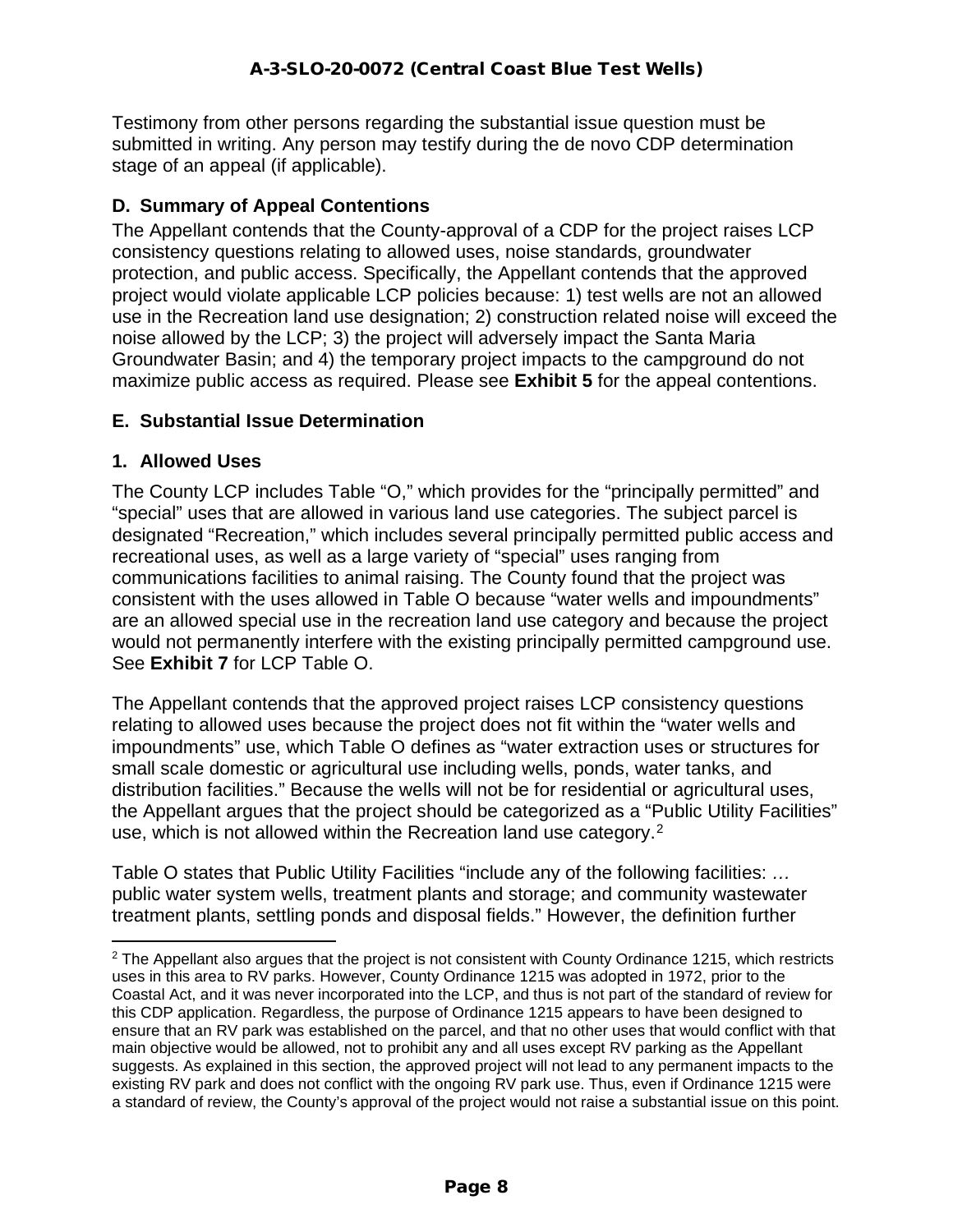states that "[t]hese uses *do not include* those uses that are not directly and immediately used for the production, generation, storage, or transmission of water …" (emphasis added). Thus, the definition appears to be directed toward large, permanent public infrastructure facilities associated with public water systems.

Here, the proposed project consists of temporary test wells and related development that is not authorized for the production of community water and are not connected to or a part of the public water system. As such, the proposed project does not fit neatly within the public utility facilities use. However, the project also does not fit squarely within the water wells and impoundments use either because it is not designed for domestic or agricultural consumption. It appears that test wells and related development are simply something that is not explicitly identified in the LCP one way or the other, despite their use over time in multiple contexts as a means of acquiring data to support numerous projects countywide. Despite this technical inconsistency with the water well and impoundments use, the proposed project is limited to running tests that will lead to a relatively small level of water extraction (approximately 17.5 acre-feet) in relation to overall basin extractions (i.e., approximately 3,320 acre-feet annually) that will not be used as community water, and is thus more akin to the type of impacts associated with small-scale agricultural production than full-scale public water system production. Thus, although not specifically accounted for by the LCP, it was reasonable for the County to determine that the project can be found to be similar to types of impacts associated with the water wells and impoundments uses that are allowed within the Recreation land use category, particularly due to the temporary nature of the project and the lack of permanent impacts to the underlying principally permitted campground use.[3](#page-8-0)

For the above reasons, the County's approval of a CDP for the proposed project does not raise a substantial issue of LCP conformance with respect to allowed uses.

#### **2. Noise Standards**

Section 23.06.040 of the LCP's Coastal Zone Land Use Ordinance (CZLUO) includes noise standards, including thresholds that noise from temporary construction may not exceed. These standards state that daytime exterior noise may not exceed an hourly equivalent of 50 decibels or a maximum of 70 decibels, and that nighttime exterior noise may not exceed an hourly equivalent of 45 decibels or a maximum of 65 decibels. The CZLUO includes the following exterior noise level chart:

<span id="page-8-0"></span> $3$  As explained above, the County's approval was limited to well tests and does not authorize permanent production. If the Applicant intends to permanently keep the wells as part of the larger CCB project, the County would need to reconcile the potential LCP inconsistency by re-designating a portion of the lot or amending the allowed uses in Table O.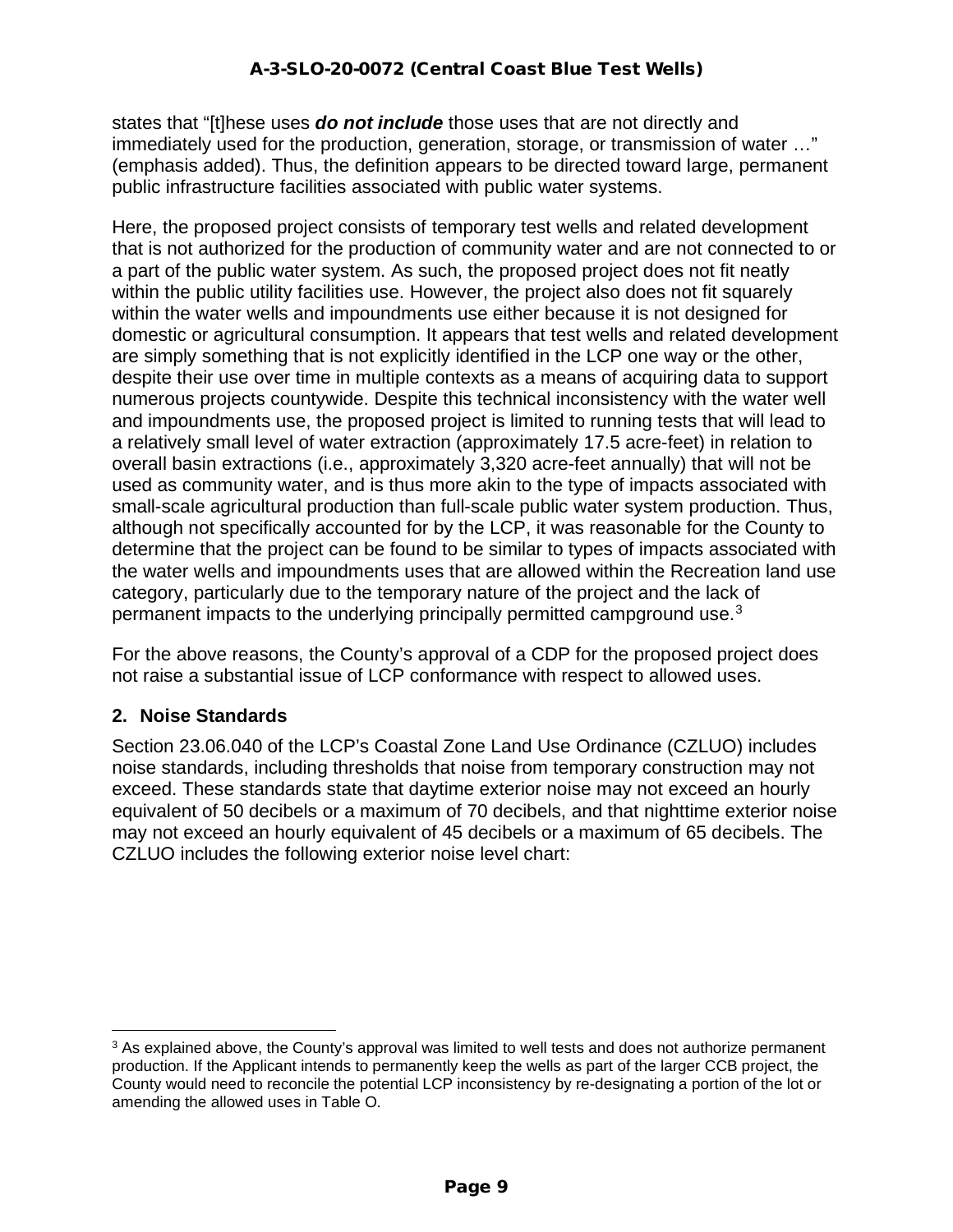| <b>EXTERIOR NOISE LEVEL STANDARDS</b>   |                                |                                   |  |  |  |
|-----------------------------------------|--------------------------------|-----------------------------------|--|--|--|
|                                         | Daytime<br>(7 a.m. to 10 p.m.) | Nighttime1<br>(10 p.m. to 7 a.m.) |  |  |  |
| Hourly Equivalent Sound Level (Leg, dB) | 50                             | 45                                |  |  |  |

Notes:

1. Applies only to uses that operate or are occupied during nighttime hours

The Appellant contends that the approved project includes 24-hour construction over a two-week period that is likely to exceed the CZLUO noise standards.

The project includes installation of a temporary 24-foot-tall sound barrier during construction and well testing activities that will be constructed of material with a minimum weight of two pounds per square foot and a minimum Sound Transmission Class rating of 29. This barrier will break the line-of-sight between heavy-duty equipment and nearby sensitive receivers (i.e., Oceano Inn to the west, residences to the west and south, and campsites to the north). The Environmental Impact Analysis prepared to support the City's Categorical Exemption determination under CEQA found that, with use of the temporary sound barrier, the project would not exceed the CZLUO noise standards. The County's CDP decision relied on this evidence to find that the proposed development meets the LCP's noise standards requirements. Therefore, the County's approval of a CDP for the project does not raise a substantial issue of LCP conformance in terms of noise.

#### **3. Groundwater Basin Protections**

Much of the County is served by water that is extracted from various groundwater basins. Water extractions beyond the safe yield from these groundwater basins have the potential to lead to adverse impacts to sensitive habits, including seawater intrusion into freshwater habitats and reducing flow in creek and riverine systems. The LCP includes policies designed to protect groundwater basins and the watersheds that rely on them, including:

*Policy 1: Preservation of Groundwater Basins. The long-term integrity of groundwater basins within the coastal zone shall be protected. The safe yield of the groundwater basin, including return and retained water, shall not be exceeded except as part of a conjunctive use or resource management program which assures that the biological productivity of aquatic habitats are not significantly adversely impacted.* 

*Policy 2: Water Extractions. Extractions, impoundments and other water resource developments shall obtain all necessary county and/or state permits. All pertinent information on these uses (including water conservation opportunities and impacts on in-stream beneficial uses) will be incorporated into the data base for the Resource Management System and shall be supplemented by all*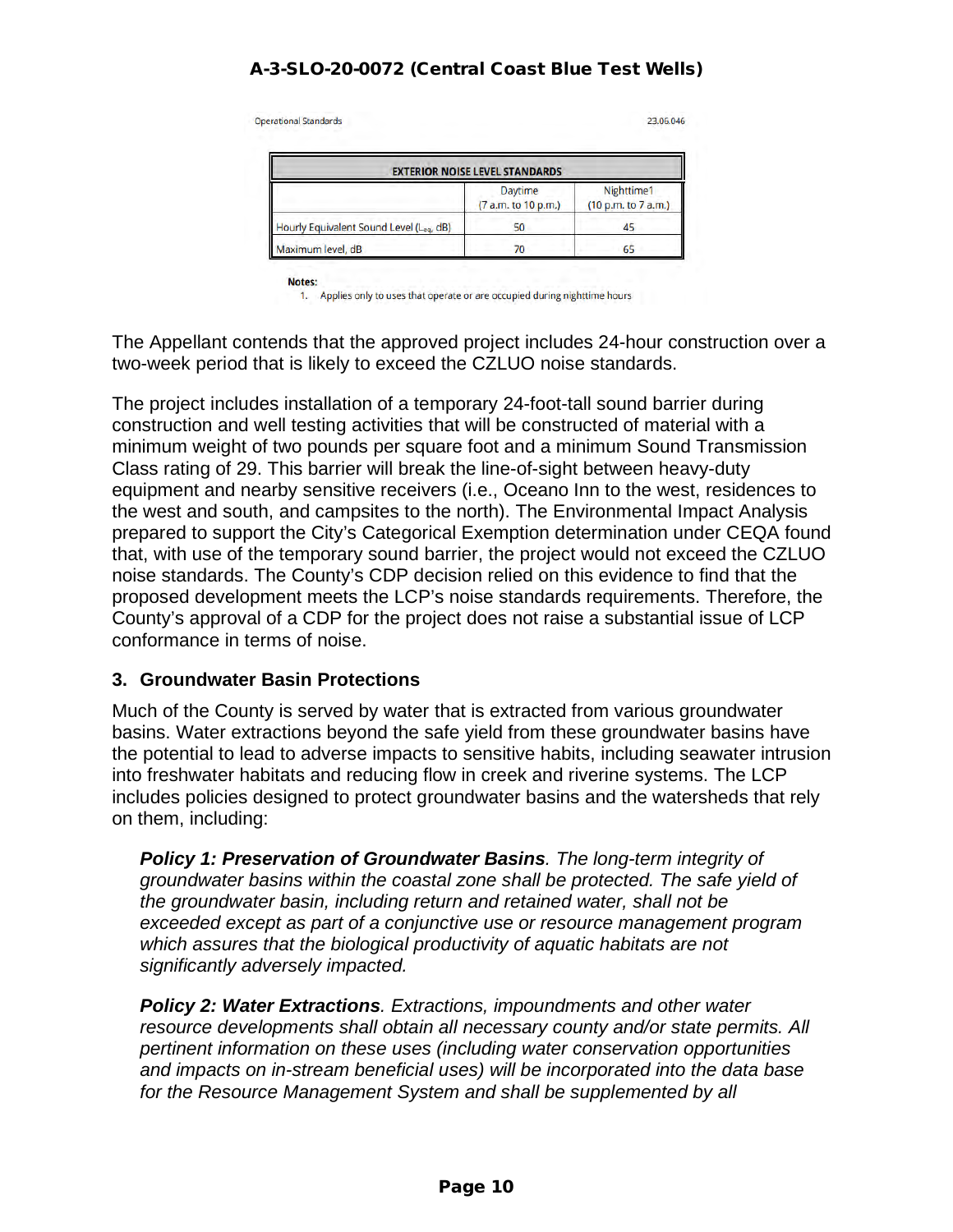*available private and public water resources studies available. Groundwater levels and surface flows shall be maintained to ensure that the quality of coastal waters, wetlands and streams is sufficient to provide for optimum populations of marine organisms, and for the protection of human health.*

The Appellant contends that the approved project is inconsistent with the LCP's groundwater basin protection policies because the wells can pump up to 1,500 gallons per minute, which could lead to pumping of up to 185 acre-feet (AF) per month. This would be more than what the entire community of Oceano extracts in a one-year period. The Appellant further claims that the water extractions could lead to adverse impacts to the Oceano water supply, which raises environmental justice concerns because Oceano is a Disadvantaged Community<sup>[4](#page-10-0)</sup> that will not receive any benefits from the project.<sup>[5](#page-10-1)</sup>

The project is located within, and would extract water from, the Santa Maria Groundwater Basin, which is an adjudicated basin. All extractions are thus subject to a 2008 adjudication dictated by courts. The City of Pismo Beach has an annual allocation of 700 AF per year, of which the City typically extracts less than 300 AF. In 2019, the City extracted 44 AF. The total amount extracted from the basin by all users in 2019 was 3,320 AF.

The project is anticipated to pump approximately 0.9 AF during construction of the monitoring well, approximately 10.8 AF of water during construction of the groundwater well, and approximately 5.7 AF during well testing activities for a total onetime extraction of 17.4 AF of water through the duration of the construction and data gathering phases. The estimated extraction is well within the City's adjudicated water allotment of 700 AF and would represent just 0.5% of overall basin withdrawals. Because the project only authorizes a relatively small level of extraction and for the limited purpose of conducting tests (rather than continuous production-level extractions), the proposed project's impacts in the context of overall community consumption appears to be negligible.

Moreover, recent evidence has demonstrated that the basin water storage has improved in recent years. The *Northern Cities Management Area 2019 Annual Groundwater Monitoring Report*, prepared by GSI Water Solutions Inc. in April 2020, states that groundwater storage within the basin increased by approximately 1,500 AF from 2018 to 2019. This suggests that the current level of pumping has not crossed beyond the safe-yield threshold and groundwater recharge has significantly outpaced extractions.<sup>[6](#page-10-2)</sup> This suggests that the 17.5 AF that would be extracted by the project

<span id="page-10-0"></span><sup>4</sup> Oceano is recognized as a disadvantaged community by the State of California for having a median household income less than 80% of the state average. Oceano is also federally recognized as a "Qualified Opportunity Zone" because it is considered an economically distressed community due to low household income.

<span id="page-10-1"></span><sup>&</sup>lt;sup>5</sup> The Appellant also raises issues regarding the impacts of the CCB project and Oceano's lack of participation that project thus far. As explained above, the County-approved project is limited to the two test wells and the CCB project must receive separate authorization. Accordingly, this report is limited only to the appeal contentions and project impacts related to the two test wells.

<span id="page-10-2"></span> $6$  The report notes that although the amount of recharge in 2019 was encouraging, this was due to a combination of a relatively wet rainfall year and predominantly voluntary reductions in pumping. The basin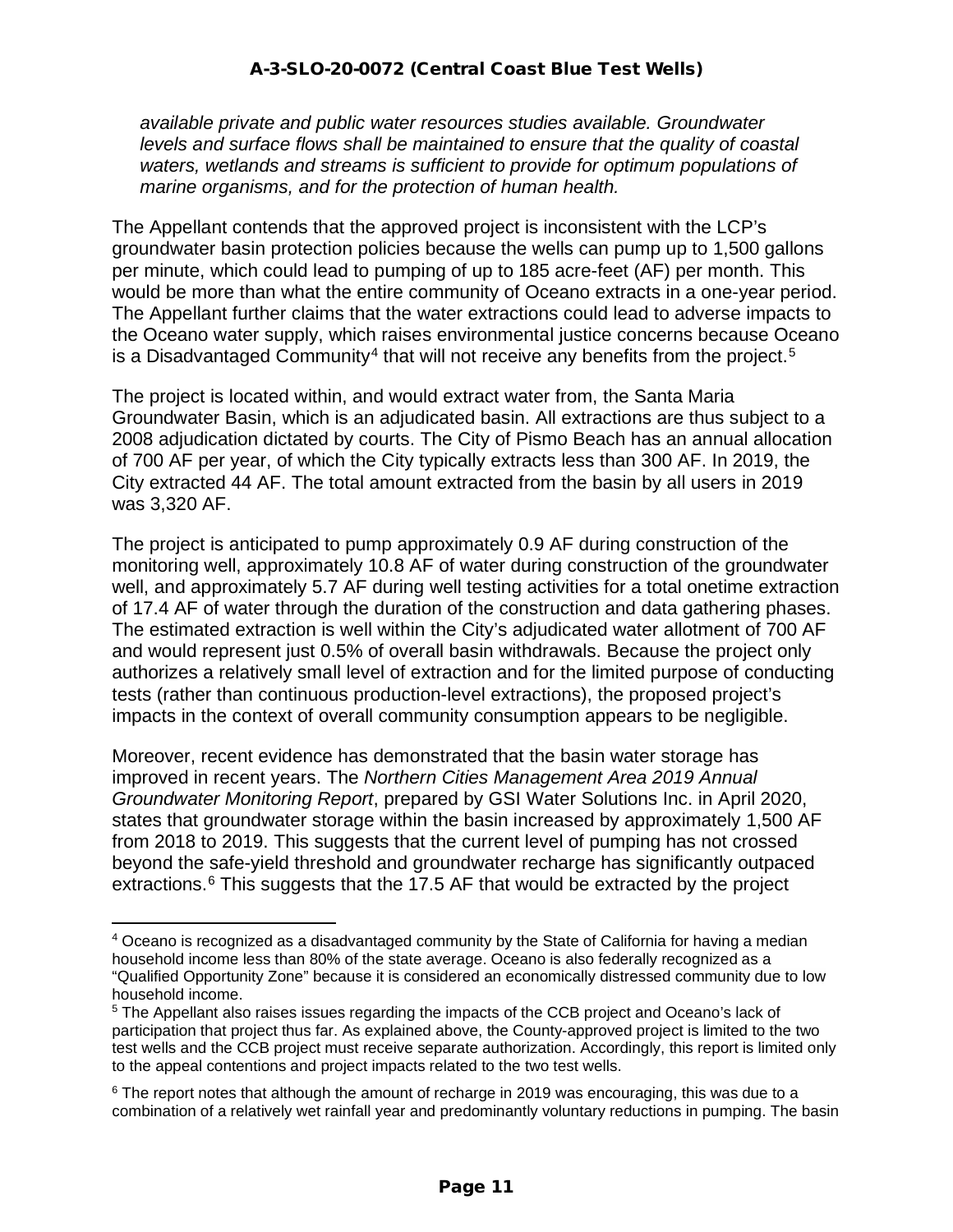would not be expected to lead to an exceedance of safe yield, and the temporary nature of the authorization would not be expected to impact the long term integrity of the basin. Thus, the County's approval does not raise substantial issues with respect to LCP groundwater protection policies.

Finally, the Oceano Community Services District (OCSD) states that the community currently receives all its water needs through surface water that is stored at Lopez Lake and its rights to water deliveries from the State Water Project, thus the community does not currently need or utilize any of its groundwater allocations. Additionally, OCSD submitted an analysis from their consultants confirming that the limited scope of the proposed project would not adversely impact the community's water supply in the short or long term, even if Oceano were to need groundwater in the future.<sup>[7](#page-11-0)</sup> In short, it appears that the project will not adversely impact Oceano's water supply, let alone impact it at all, and there are no other impacts to the community that have been identified. The County's approval therefore does not raise LCP environmental justice concerns.

For the above reasons, the County's approval of a CDP for the project does not raise a substantial issue of LCP conformance with respect to groundwater basin protection.

#### **4. Public Recreational Access**

The LCP includes a series of policies that protect existing public recreational access and require new development to provide maximum public recreational access, including:

*Recreation and Visitor Serving Facilities Policy 1: Coastal recreational and visitor-serving facilities, especially lower-cost facilities, shall be protected, encouraged and where feasible provided by both public and private means.*

*Public Access Policy 1: Development shall not interfere with the public's right of access to the sea where acquired through historic use or legislative authorization. These rights shall be protected through public acquisition measures or through permit conditions which incorporate access measures into new development.*

*Public Access Policy 2: Maximum public access from the nearest public roadway to the shoreline and along the coast shall be provided in new development.*

is still fragile and under threat from periods of prolonged drought and/or increased pumping. However, as explained above, the limited duration and relatively small level of extraction authorized by the current project is not expected to impact the long-term integrity of the basin.

<span id="page-11-0"></span> $<sup>7</sup>$  The OCSD letter shows support the subject test well project, and although not currently a partner of the</sup> future CCB project, the OCSD Board is currently considering executing a Memorandum of Agreement to join the cities of Pismo, Arroyo Grande, and Grover Beach in the project.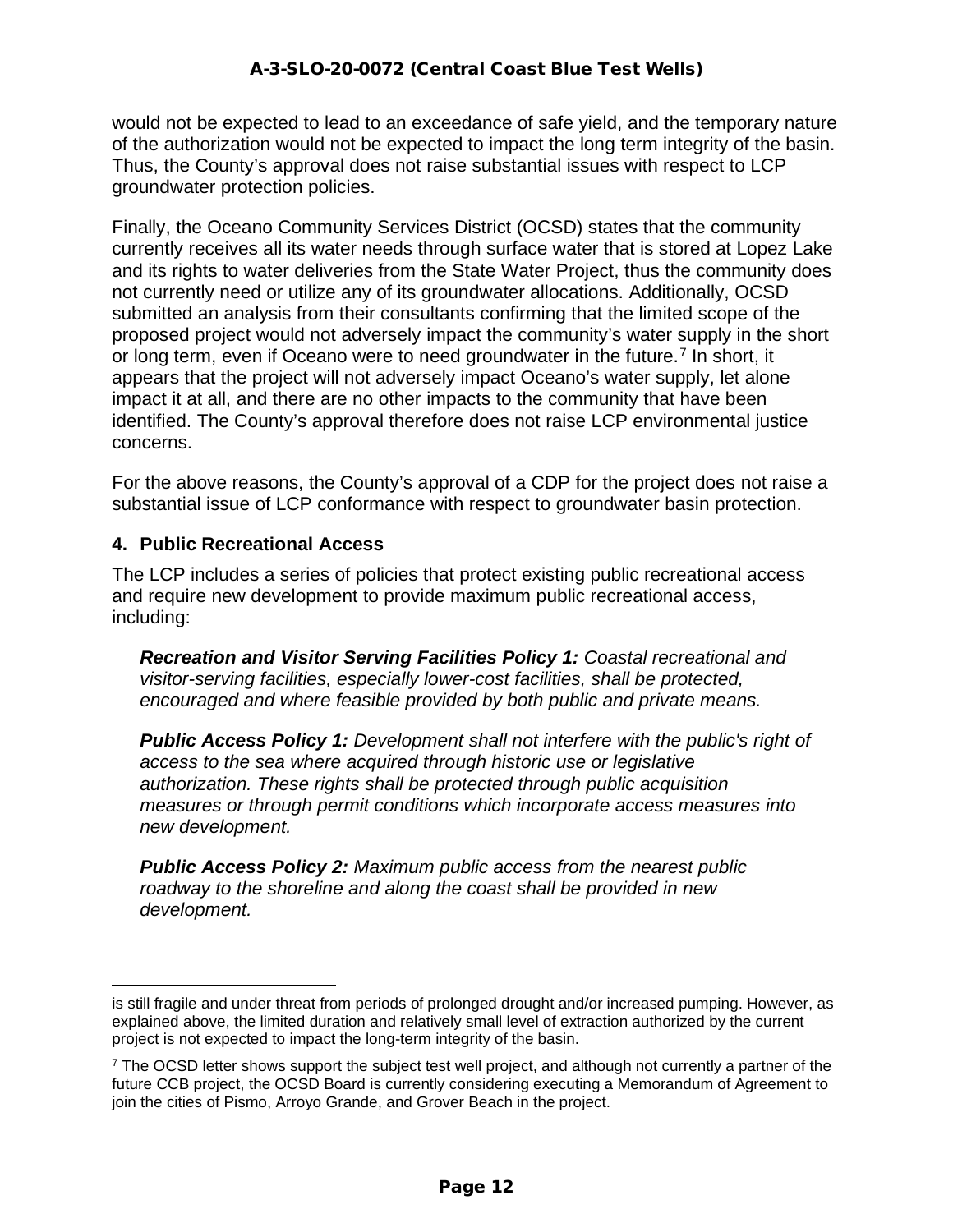The Appellant contends the County-approved project would have significant impacts to lower-cost visitor-serving accommodations, including the 37 camp sites at the existing campground that would be temporarily displaced, and noise related impacts to surrounding overnight accommodation uses. The Appellant also states that lower-cost visitor-serving accommodations are presently in short supply due to closures related to COVID-19. Although the appeal does not cite specific LCP policies, the appeal generally claims that the project does not maximize public recreational access and protect lower-cost public recreational opportunities consistent with Coastal Act requirements.

As explained above, approximately 37 campsites of the 192 campsites would be physically impacted and unavailable to the public during construction and the initial test period. The entire campground is closed annually by the County from mid-September until March 31. Construction of the project is scheduled to occur from January through May, meaning that the construction impacts would be limited to 37 campsites for a period of approximately two months. The County found that only thirty percent of campsites at the park are typically occupied during this off-peak non-summer season, which equates to approximately 71 campsites. This means that over 150 campsites would still be available at all times during the project when demand is typically around 71 campsites. Based on these numbers, the County found that the project would not lead to even a temporary shortage of available sites. Moreover, the project would not result in any permanent impacts and all 192 campsites would be restored and available to the public for the peak summer season following project completion.

For these reasons, the County's approval of a CDP for the project does not raise a substantial LCP or Coastal Act conformance issue with respect to public recreational access.

# **5. Other Contentions**

The Appellant also contends that the City already has sufficient information regarding the feasibility of the CCB project and therefore the project is not necessary and has no purpose. However, the only appropriate grounds for an appeal to the California Coastal Commission are issues related to the project's consistency with the certified LCP and the Coastal Act's public access policies. The appellant does not cite any such policies in making this contention. Thus, such contentions regarding the necessity of the project are not appropriate grounds for this appeal.

#### **6. Conclusion**

When considering a project on appeal, the Commission must first determine whether the project raises a substantial issue of LCP conformity or public access, such that the Commission should assert jurisdiction over the CDP application for such development. At this stage, the Commission has the discretion to find that the project does or does not raise a substantial issue of Coastal Act public access and/or LCP conformance. In the past, the Commission has considered the following five factors in its decision of whether the issues raised in a given case are "substantial": the degree of factual and legal support for the local government's decision; the extent and scope of the development as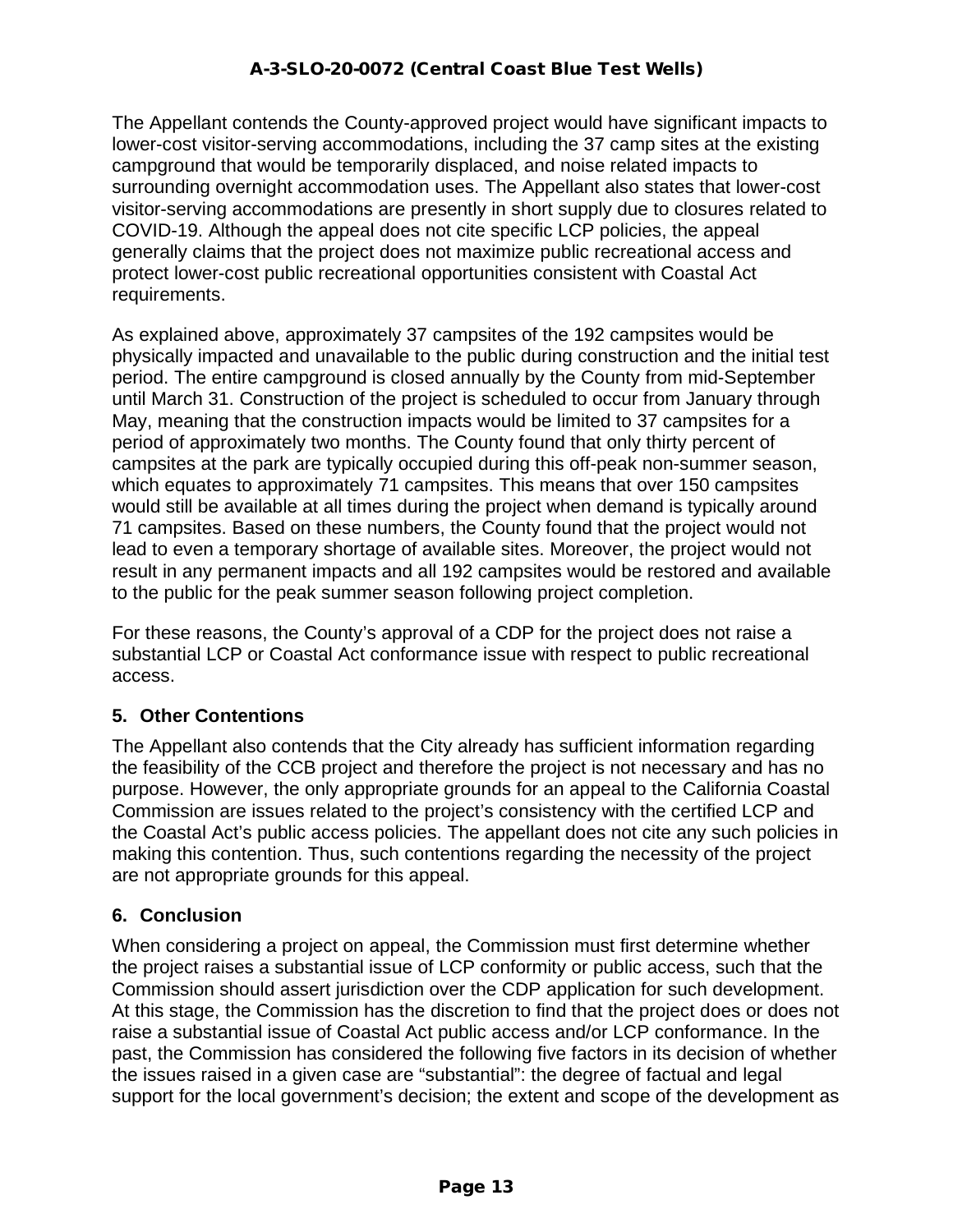approved or denied by the local government; the significance of the coastal resources affected by the decision; the precedential value of the local government's decision for future interpretations of its LCP; and, whether the appeal raises only local issues as opposed to those of regional or statewide significance. The Commission may, but need not, assign a particular weight to a factor, and may make a substantial issue determination for other reasons as well.

In this case, these five factors, considered together, support a conclusion that the County's approval of a CDP for this project does not raise a substantial issue of LCP conformance. First, in terms of the allowed uses, the County reasonably found that the project is more akin to small-scale water wells due to the limited nature of the approval, which is an allowed use within the recreation land use category. So, while technically an LCP inconsistency, the expected types and nature of impacts are contemplated in this land use category. Regarding the Appellant's noise contentions, the County relied on the Applicant's evidence that the temporary sound wall will ensure that construction related noise will not exceed LCP noise limits. Turning to groundwater supply, the County found that the project is within the City's adjudicated water allotment and the relatively small one-time water extraction would not lead to adverse groundwater basin impacts. Finally, the County determined that based on prior occupancy numbers at the RV park during the off-peak season, the project's temporary impacts to 37 campsites will not lead to a shortage of available campsites at the project site and therefore can be found consistent with Coastal Act and LCP public access and recreation policies. Thus, there is adequate factual and legal support for the County's decision.

In addition, the proposed project is temporary and will extract a small amount of water on, thus the extent and scope of the project are small, and the coastal resources impacted by the project are not significant. These factors also weigh towards a finding of no substantial issue. While the project does not fit squarely within the uses defined in the County's LCP, it is akin to one type of use allowed on the project site, and this type of project is not very common in the County. This decision is therefor of limited precedential value.

Finally, the project does not raise issues of regional or statewide significance (other than potentially its support of reuse of treated wastewater, which is something that is becoming important in the coastal zone as communities grapple with resource protection and water supply security issues, which this project is in support of).

Thus, the County's approval of a CDP for the proposed project does not raise a substantial LCP or Coastal Act conformance issue. The proposed project is a temporary authorization to allow for limited groundwater well testing and is not expected to lead to significant adverse impacts to coastal resources. It is important to note that this finding is limited to the temporary groundwater well testing facilities and does not analyze potential impacts from utilizing the wells permanently as part of the CCB project.

For the reasons stated above, the Commission finds that Appeal Number A-3-SLO-20- 0072 does not present a substantial issue with respect to the grounds on which the appeal has been filed under Section 30603 of the Coastal Act.